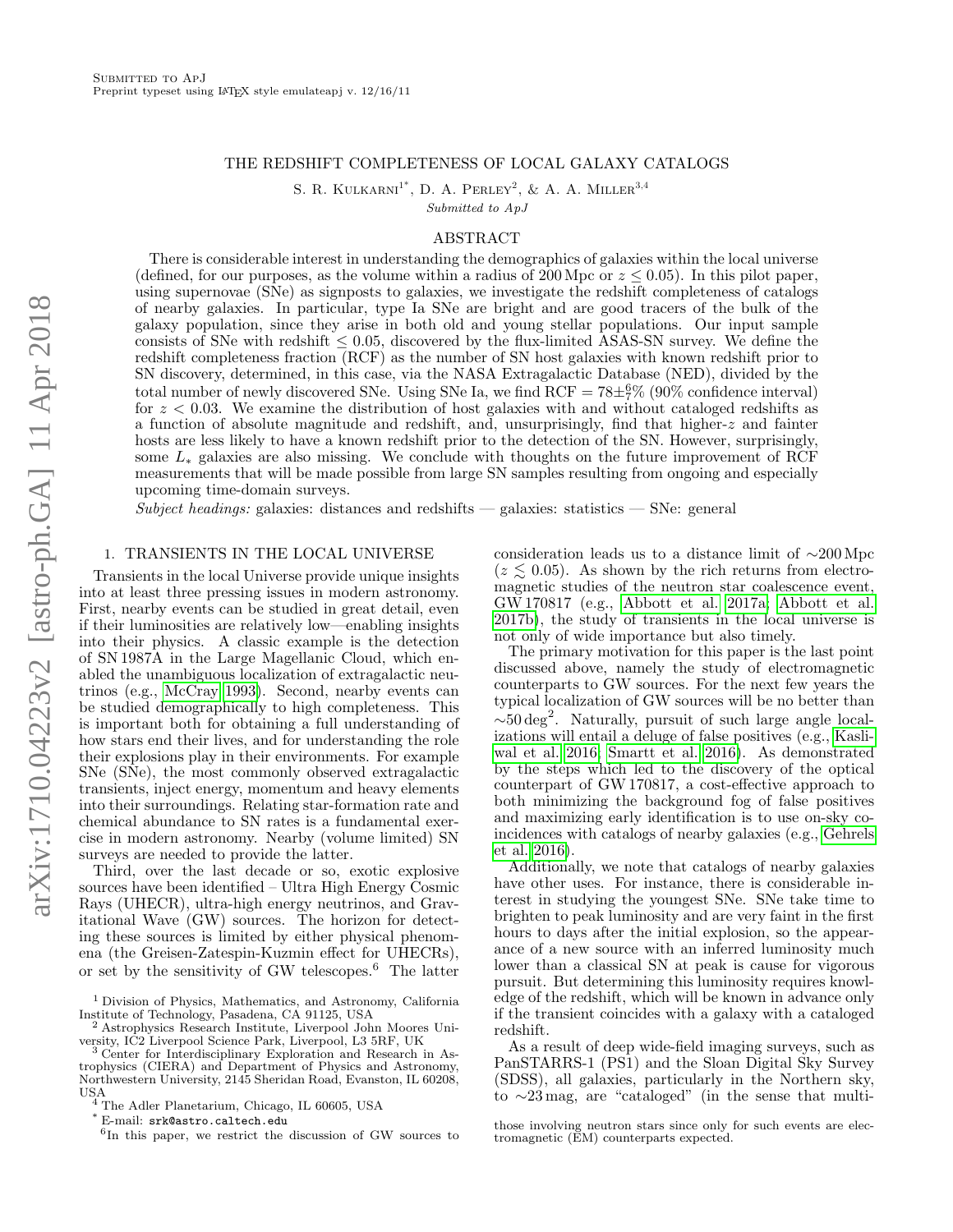band photometric measurements exist, and the galaxies are assigned a nominal name).<sup>7</sup> However, what matters for the purpose of this paper is a reliable galaxy redshift measurement, prior to any transient follow-up (such as during a search for EM counterparts). The fraction of nearby galaxies of a certain type (for example, candidate hosts of LIGO GW sources) with a redshift that is recorded in published catalogs can be defined as the redshift "completeness."<sup>8</sup>

In this paper, we explore the use of SNe to assess the completeness of nearby galaxy catalogs. SNe are very luminous, relatively common (in a cosmological sense), and are found routinely in surveys that now cover the entire sky every few days (and therefore the entire local volume out to some distance limit, subject to the limitation of extinction from the Galactic plane). They thus provide an effective way of randomly sampling galaxies that is not strongly dependent on the observational properties of those galaxies (in particular, on galaxy luminosity). Recently, [Holoien et al.](#page-6-6) [\(2017b\)](#page-6-6) remarked that 24% of nearby bright SNe were discovered in cataloged host galaxies without secure redshifts, suggesting that redshift incompleteness may be significant even today. As a next step, we refine their estimate by formally restricting their sample to a limited volume, and examine in detail those SNe that occur in galaxies whose redshifts have been "missed" by spectroscopic surveys.

# 2. CATALOGS OF NEARBY GALAXIES

The construction of redshift catalogs for meaningful numbers of nearby galaxies can only be accomplished via large-scale spectroscopic surveys (e.g. [Blanton & Mous](#page-6-7)[takas 2009\)](#page-6-7). However, given the more than eight magnitude spread in galaxy luminosities [\(Blanton & Moustakas](#page-6-7) [2009\)](#page-6-7), large numbers of even very nearby galaxies are likely to be quite faint, so these catalog(s) will necessarily be incomplete. Despite this challenge, astronomers have assembled a number of all-sky galaxy catalogs: the 11- Mpc Nearby Galaxy Catalog [\(Karachentsev et al. 2013\)](#page-6-8), The Extragalactic Database [\(Tully et al. 2009\)](#page-6-9) and  $H_y$ perleda [\(Paturel et al. 2003\)](#page-6-10). These catalogs are linked to the NASA/IPAC Extragalactic Database (NED).<sup>9</sup> Figure 1 of [Gehrels et al.](#page-6-5) [\(2016\)](#page-6-5) provides a graphical illustration of the bias of inputs to spectroscopic surveys.

How complete are these catalogs? One approach is to extrapolate the findings of higher-z surveys (which scrutinize small areas of the sky down to extremely deep limits) down to  $z \approx 0$ . However, as shown by deviations of galaxy recession velocities from the Hubble flow [\(Jha et al. 2007\)](#page-6-11) and via direct galaxy catalogs, the local Universe is lumpy (10% fluctuations or more) on length scales as large as  $200 \text{ Mpc}$ .<sup>10</sup> Extrapolating a local catalog believed to be highly complete (e.g., Nearby Galaxy Catalog, which is complete to  $M_B < -15$  mag within 11 Mpc outside the Galactic plane) from the bottom up is even more problematic given strong fluctuations on

these distance scales (e.g., not a single galaxy cluster lies within 11 Mpc).

# <span id="page-1-0"></span>3. ASSESSING CATALOG COMPLETENESS WITH SNE

Here, we explore the use of SNe to evaluate the completeness of catalog(s) of the nearby Universe. Type Ia SNe are well suited for this task. These SNe are luminous (only  $\sim$ 1 mag fainter than a local  $L_*$  galaxy in the V band) and thus easily identified. The luminosity function is narrow: in  $B$  band the luminosity function can be fit with a Gaussian with a mean value of  $-19.4$  mag and an rms of 0.14–0.23 mag [\(Yasuda & Fukugita 2010\)](#page-6-12). Next, SNe Ia arise from both old and young populations [\(Scan](#page-6-13)[napieco & Bildsten 2005;](#page-6-13) [Sullivan et al. 2006\)](#page-6-14). Thus, they sample all types of galaxies and can be used to study galaxy demographics without missing significant subpopulations.

In contrast, core-collapse SNe (CC SNe) arise only in star-forming galaxies and exhibit a wide luminosity function, with absolute magnitude (SDSS  $r$  band) ranging from  $-18$  to  $-12$  [\(Taylor et al. 2014\)](#page-6-15). Clearly, additional care is necessary in using CC SNe to measure the RCF.

Our proposal to assess the completeness of nearby galaxies catalogs is simple: (1) Following the detection of a SN, measure the redshift of the host galaxy,  $z_{\text{host}}$ . (2) Retain those events with  $z_{\text{host}} \leq z_*$ , where  $z_*$  is the redshift to which the completeness is being measured ("tries"). (3) Check the galaxy catalog(s) to see if the SN host galaxy has a reliable redshift entry. If present and if  $z_{\text{host}}$  is equal to  $z_{\text{SN}}$  to within, say 0.001, then it is a "hit." The redshift completeness factor (RCF) of the galaxy catalog is given by the ratio of "hits" to "tries."

We emphasize that our definition of the RCF is explicitly tied to SNe and is not the fraction of galaxies with known redshifts by number. The majority of galaxies within any volume are very small galaxies which are also the most difficult to detect (indeed, new satellites of the Milky Way are still being uncovered). Previous studies [\(Scannapieco & Bildsten 2005;](#page-6-13) [Sullivan et al. 2006\)](#page-6-14) have found that the Ia propensity (the rate of Ia production within a galaxy),  $P$ , is well represented by a linear combination of the stellar mass of the galaxy  $(\mathcal{M})$  and the star formation rate  $(S)$ . Thus the RCF (as defined here) approximately measures the completeness weighted by P. Other definitions could be used: for example, had we employed CC SNe instead of SNe Ia, the resulting RCF would measure the completeness weighted by  $\mathcal S$  alone.

SN-based estimates of the RCF will depend on the completeness of the parent SN survey(s). A SN survey that is not complete to the limit of the search volume will find a larger fraction of low-luminosity events at smaller distances whereas more luminous events can be found to larger distances (with concomitant larger volume). Thus, poor control of completeness in a SN survey will bias the sample to galaxies which host more luminous events. In the case of Ia SNe, a correlation between the luminosity of the SN and the properties of its host does exist [\(Sullivan et al. 2010\)](#page-6-16), although it is relatively weak. A bigger concern is if the properties of the host directly affect completeness—for example, if SNe are systematically missed in regions of high galaxy surface brightness, or if the appearance of the host galaxy is a consideration

<sup>7</sup>Separating stars from galaxies in these photometric catalogs presents a significant challenge, however.

<sup>8</sup>We will more precisely state our operational definition of "completeness" in Section [3.](#page-1-0)

 $^9$ <https://ned.ipac.caltech.edu/>

 $10$ This is not at all surprising given the 150 Mpc Baryon Acoustic Oscillations (BAO) length scale.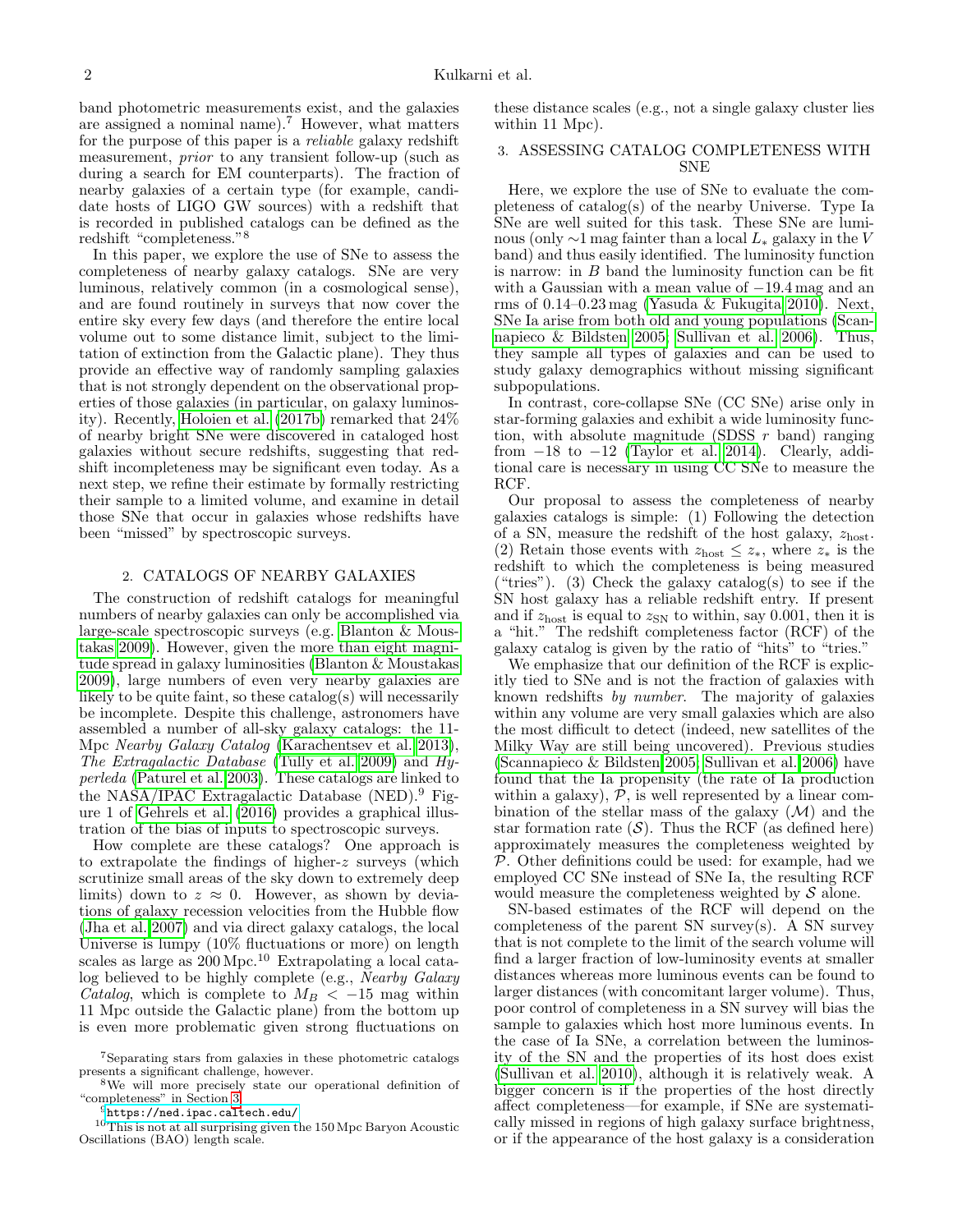<span id="page-2-0"></span>TABLE 1 SN Demographics from the two ASAS-SN surveys

| Catalog | $type^a$    | n(SN) | $n(NED_z)$ |
|---------|-------------|-------|------------|
| A 1     | Ia          | 66    | 51         |
| A1      | $_{\rm CC}$ | 25    | 22         |
| A2      | Ia          | 141   | 101        |
| A2      | CC          | 39    | 27         |

NOTE.  $- n(SN)$  is the number of SNe in each category.  $n(NED_z)$  is the number of host galaxies with a redshift entry in NED (and obtained prior to the SN discovery). <sup>a</sup> The type Ia encompasses normal Ia and all sub-types such as 91T, 91bg, CSM and 00cx. All non-Ia SN are called as core collapse (II, IIn, Ibc).

in decisions about spectroscopic classification.

We emphasize that the SN rate per galaxy is far too low to provide a practical means of actually discovering new galaxies in significant numbers. Instead, the approach advocated here provides a check on the completeness of existing catalogs, independent of the traditional luminosity function approach.

# 4. PRIMARY DATA

To assess the RCF we use NED as our input host galaxy catalog and the first two SNe catalogs (hereafter, A1, A2) published by the All-Sky Automated Survey for SN (ASAS-SN) project [\(Holoien et al. 2017a,](#page-6-17)[b;](#page-6-6) hereafter, H1 & H2, respectively). ASAS-SN is well-suited for our purposes. It is a flux-limited survey,  $V_{\text{peak}} \leq 17 \,\text{mag}$ , that covers the entire sky, and is not targeted to specific galaxies. Additionally, because of its shallow flux limit, ASAS-SN candidates are bright enough for worldwide follow up using small telescopes. As a result the classification (SN type and  $z_{\text{host}}$ ) is essentially complete. In contrast, amateur discoveries (as well as professional surveys such as LOSS, the Lick Observatory SN Survey; [Li](#page-6-18) [et al. 2000\)](#page-6-18) target well-resolved and bright galaxies and are therefore biased. Other, recent untargeted surveys (e.g. ATLAS, iPTF, Gaia) are not likely to be strongly biased in terms of discovery, but the degree of bias in terms of selecting candidates to follow-up (and classify as SNe) is not well-quantified.

Table [1](#page-2-0) provides a top level summary of the two ASAS-SN surveys. Catalog A1 lists 91 SNe discovered during the period 2013–2014 (H1). Catalog  $A2$  lists 180 SNe found in the calendar year 2015. In A2 11 SNe are marginally fainter than 17 mag (H2). The catalogs also include host galaxy data: name, redshift, SDSS, GALEX, 2MASS and WISE photometry.

H1 and H2 do not specifically identify host galaxies that lack a cataloged redshift prior to the discovery of the SN. To remedy this situation we wrote a program to query NED and obtained the redshifts of the putative host galaxies. We refer to the sample of galaxies with a redshift entry in NED as the "NED<sub>z</sub>" sample and those which lacked an entry as the " $NED_z$ " sample.

Nine entries (ASAS-SN-15de, 15ji, 15jm, 15lh, 15nh, 15og, 15ts, 15ua, 14ms) have  $z_{\text{host}} > z_* = 0.05$ . These were deleted from further consideration. Next, we inspected the difference between the SN redshift,  $z_{SN}$ , and the purported host redshift given in NED,  $z_{\text{host}}$ .

Bearing in mind the lower precision of the SN redshift we made an allowance and inspected events with  $|z_{\text{host}} - z_{\text{SN}}| > 10^{-3}$ . The rationale for this choice is that the redshift of the host is usually the systemic velocity of the galaxy (a fiber of the spectrograph encompasses the central region of the galaxy) whereas the SN will have additional velocity arising from the rotation curve. Three events stood out: ASASSN-15jo has  $z_{\text{host}} = 0.014$  (Abell S0753), but  $z_{\text{SN}} = 0.011$ ; ASASSN-13an has  $z_{\text{host}} = 0.02431$  (2MASX J13453653-0719350), but  $z_{SN} = 0.0216$ ; and ASASSN-15ic has  $z_{host} = 0.0637$  $(2MASX J06145320-4247357), z_{SN} = 0.025.$  We retain the first two events and delete the last one from further consideration. The final sample for the analysis reported below consists of 261 SNe.

# 5. ANALYSIS

The redshift distribution of ASAS-SN events is dis-played in Figure [1.](#page-2-1) SNe Ia peak at  $z \approx 0.025$  whereas CC events peak at lower redshift and exhibit a long tail (as expected, given their lower average luminosities and broad luminosity function). The "completeness" of the SN sample itself is not the primary topic of this paper.<sup>11</sup> What is central to this paper is that the SN sample not be biased by host galaxies. So we will proceed with the analysis of the sample we have in hand. The RCF, assuming NED as the input host galaxy catalog, for  $z_{\text{host}} \lesssim 0.03$ is  $80 \pm 5\%$  (90% confidence interval; see Table [2\)](#page-3-0). The precision of these estimates is limited by small number binomial statistics. The RCF as traced by SNe Ia, furthermore, is somewhat lower  $(78\pm\frac{6}{7})$  than the RCF traced by CC SNe  $(87\pm\frac{5}{9}\%)$ , suggesting that galaxy catalogs are more complete for star-forming hosts. The precision of these estimates is limited by small number binomial statistics. For our full sample ( $z_{\text{host}} \lesssim 0.05$ ), there are 64  $\text{NED}_z$  galaxies, which corresponds to RCF =  $75\pm\frac{5}{4}\%$ .



<span id="page-2-1"></span>Fig. 1.— Histogram of  $z \leq 0.05$  SNe of type Ia (top) and core-collapse (bottom) from the A1 and A2 catalogs.

#### 6. ANALYSIS OF HOST GALAXY LUMINOSITIES

The virtue of the SN RCF is that it is a well-defined and simple metric, with no free parameters other than

<sup>11</sup>Understanding the completeness of a SN survey is a major project in itself!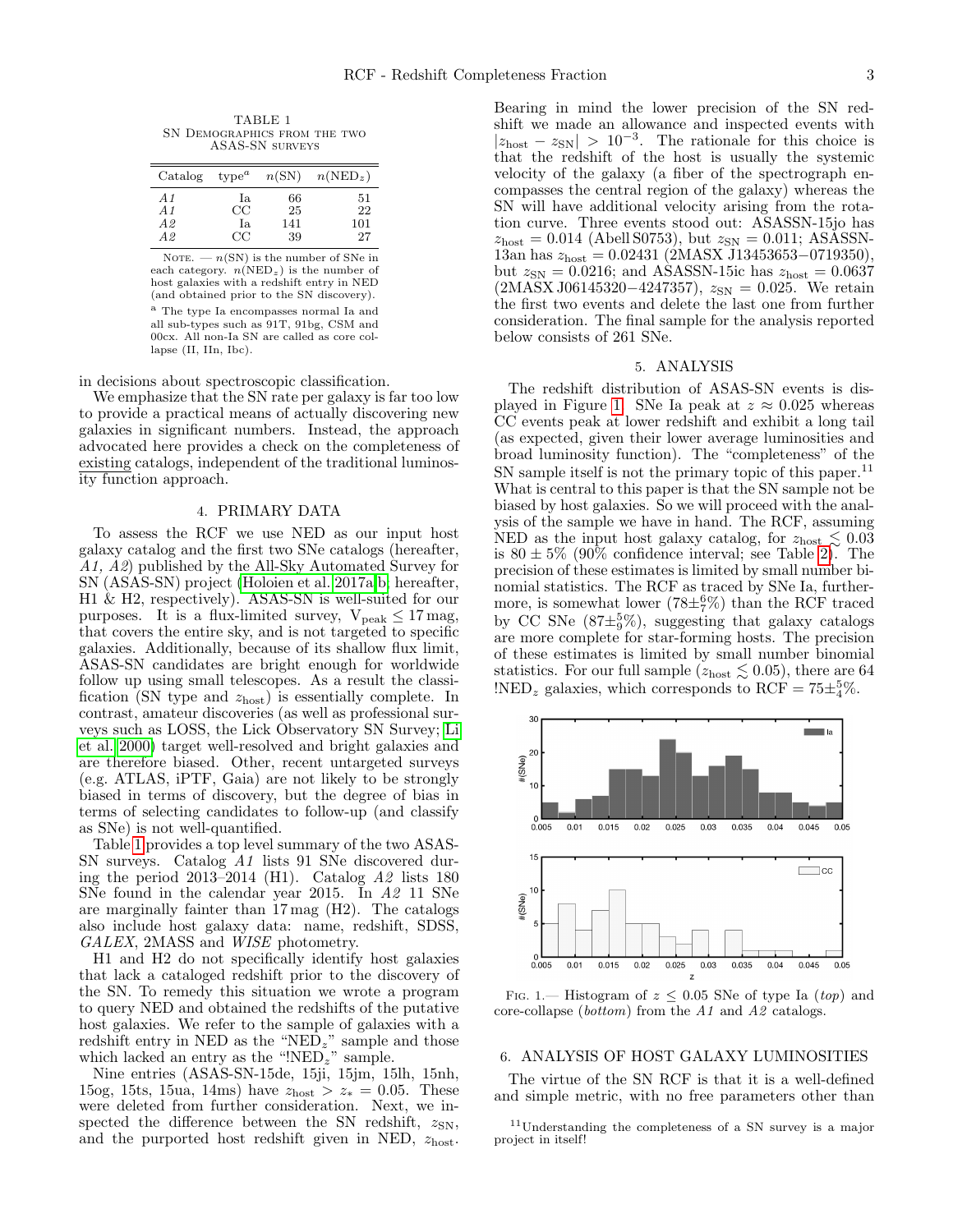<span id="page-3-0"></span>

| TABLE 2 |                                             |            |  |  |  |  |  |
|---------|---------------------------------------------|------------|--|--|--|--|--|
|         | REDSHIFT COMPLETENESS FACTOR OF ASAS-SN SNE |            |  |  |  |  |  |
|         |                                             | (z < 0.03) |  |  |  |  |  |

| SN          | $n(SN)^a$ | $n(\text{NED}_z)^b$ | $n(\text{INED}_z)^c$ | RCF <sup>d</sup> |
|-------------|-----------|---------------------|----------------------|------------------|
| All         | 173       | 139                 | 34                   | $0.75 - 0.85$    |
| Ia          | 120       | 93                  | 27                   | $0.71 - 0.83$    |
| $_{\rm CC}$ | 53        | 46                  |                      | $0.78 - 0.93$    |

 $\overline{a}$  The total number of SNe.

<sup>b</sup> The number of SNe with a putative host galaxy with redshift listed in NED, prior to SN discovery.

The number of SNe with a putative host galaxy but whose redshift is not listed in NED.<br>d The D. 1116.

The Redshift Completeness Factor (RCF; see §[3\)](#page-1-0) range covers

a confidence range of 5% to 95% and is obtained by assuming

a flat Bayesian prior.

the distance (volume) limit employed. However, within this volume, we generally expect the completeness to be higher for luminous galaxies (with high stellar mass  $\mathcal{M}$ , or high star-formation rate  $\mathcal{S}$ ) than less luminous ones. Knowing these parameters for the galaxies within our sample, we can subdivide our targets by  $\mathcal M$  or  $\mathcal S$  to answer interesting questions such as, "How complete is our understanding of  $\mathcal{M} / \mathcal{S}$  within the local volume"? For this purpose, we use the 2MASS  $K_s$ -band as a proxy for  $M$  and the *GALEX* NUV band for  $S$ , and examine the completeness as a function of these two parameters.

H1 & H2 took  $K_s$ -band magnitudes from 2MASS when available; otherwise, a  $K_s$ -band mag was estimated from  $WISE$  W1 when detected in that band (offset by a typical  $K_s - W_1 = -0.64 \text{ mag}$ , or (in the absence of both 2MASS and *WISE*) a limit of  $K_s > 15.6$  mag was set. We employ the same approach using their magnitude catalogs, except that for the last group (3 galaxies in catalog A1 and 5 in catalog A2) we simply set  $K_s = 15.6$  mag.<sup>12</sup>

In  $A1$  there are  $77$  SNe with NUV data, 5 with only SDSS  $u'$  data and 9 with neither NUV nor  $u'$  data. In A2, the corresponding numbers are 138, 17 and 24, respectively. We took the sample of SNe with both NUV and  $u'$  data, applied the Galactic extinction correction, and found the median of  $NUV-u' \approx 1$  mag. We use the NUV data when available and  $u'$  with the aforementioned offset applied otherwise. We call this hybrid magnitude the "UV" mag. The 32 SNe with neither NUV nor  $u'$ data are not included in the analysis.

For the discussion below we note that the relevant Schechter characteristic luminosity parameters are  $M_{\rm K_s}^* = -24.2 \pm 0.03$  [\(Cole et al. 2001\)](#page-6-19) and  $M_{\rm NUV}^* =$  $-18.23 \pm 0.11$  [\(Wyder et al. 2005\)](#page-6-20). Below we examine the missing galaxies with luminosity  $L > L_*$  in both the  $K_s$  and "UV" bands. We then isolate the sample to just Type Ia SNe to investigate missing galaxies with  $L < L_*$ .

# 6.1.  $K_s$ -band

The absolute  $K_s$ -band magnitude,  $M_{K_s, \text{host}}$ , and redshift,  $z_{\text{host}}$ , of each SN Ia host galaxy in our sample is displayed in Figure [2.](#page-4-0)<sup>13</sup> The joint distribution for detecting

a host galaxy given its redshift and  $M_{K_s}$ , RCF $(z, M_{K_s})$ , along with the 1-dimensional probabilities,  $RCF(z, M_{K_s})$ and  $\mathrm{RCF}(z, M_{K_s})$ , are also shown in Figure [2.](#page-4-0) Details for these calculations are presented in Appendix [A.](#page-6-21) Figure [2](#page-4-0) confirms the intuitive results that the RCF is lower for higher redshift and intrinsically fainter galaxies.

In total, there are 42 host galaxies brighter than  $M^\ast_{K_s},$ and 2 of these did not have redshift entries in NED prior to SN discovery. The first is the host of ASASSN-15ed, MCG +09-27-087/SDSS J164825.26+505935.5, a bright, large  $(40'')$  sprial galaxy. There is no SDSS spectroscopic redshift but the SDSS photoz estimate is 0.031  $\pm$ 0.01. The host galaxy has a  $10.2 \pm 1.1$  mJy counterpart in NVSS. The second is the host of ASASSN-15ub, CGCG 314-006. Nominally there is no host redshift in NED. However, a direct inspection of SDSS shows that a pair of strongly interacting galaxies with a spectroscopic redshift of 0.032 (photoz of  $0.027 \pm 0.0076$ ) which can be compared to  $z_{SN} = 0.032$ .

We restrict the analysis of sub-luminous galaxies to SNe Ia. In the  $K_s$  band, there are 163 host galaxies with  $L < L_*$ . Of these 110 are listed in NED. Thus, as traced by SNe Ia, the RCF =  $[67\% - 73\%]$  (5%–95% confidence range).

# 6.2.  $NUV/u'$  band

As was the case for  $K_s$  band, the median  $!{\rm NED}_z$  host galaxy is  $\sim$ 2 mag fainter than the median NED<sub>z</sub> host galaxy for the "UV" band (Figure [3\)](#page-5-0). The redshift distribution of  $NED_z$  and  $NED_z$  galaxies in nearly identical in  $K_s$  and "UV", with higher z hosts more likely to not be included in NED. The peak of the  $!NED_z$  sample "UV" luminosity is not as biased towards faint galaxies as it is in the  $K_s$  band. This conclusion bodes well for the PTF Census of the Local Universe (CLU)  $H\alpha$  survey which is searching for nearby star-forming galaxies [\(Cook et al.](#page-6-22) [2017\)](#page-6-22).

In the "UV" band, 46 galaxies are brighter than  $L_*,$ and 5 of those are  $!NED_z$  galaxies. The host of ASASSN-15ed, MCG +09-27-087; SDSS J164825.26+505935.5, is discussed above. The ASASSN-15ln host, GALEXASC  $J225332.83+194232.9$ , is a  $10''$  spiral galaxy with no SDSS spectroscopic redshift but an SDSS photoz of 0.022 ± 0.0092. The host of ASASSN-15ho, 2MASXi J0909234-044327, lies outside the SDSS footprint. The hosts of ASASSN-15sh and ASASSN-15um, 2MASX J19320827-6226340 and 2MASX J05395948- 8022191, respectively, lie in poorly studied regions of the sky.

Again, we restrict the analysis of missing sub-luminous galaxies to SNe Ia hosts. There are 140 galaxies with "UV" luminosity less than the corresponding  $L_*$  value. Of these, 98 have redshift entries in NED. Thus, as traced by SNe Ia, the RCF =  $[63\% - 76\%]$ .

## 7. INCREASING THE PRECISION & ACCURACY OF RCF

The ASAS-SN bright SN sample is attractive for measuring the RCF due to its host-unbiased approach and the essentially complete spectroscopic classification of all candidates that results from its shallow magnitude limit. However, owing to the small sample size, the RCF estimates are limited by binomial errors. We undertook

 $^{12}\mathrm{We}$  note that catalog magnitudes may sometimes significantly underestimate the total flux of extended sources due to the presence of significant flux outside the automatically-defined aperture (Jarrett et al., in prep). We neglect this effect in our pilot study, but note that any detailed characterization of the host population probed by nearby SNe would require careful attention to this issue.

<sup>13</sup>CC SNe are considered in Appendix [B.](#page-7-0)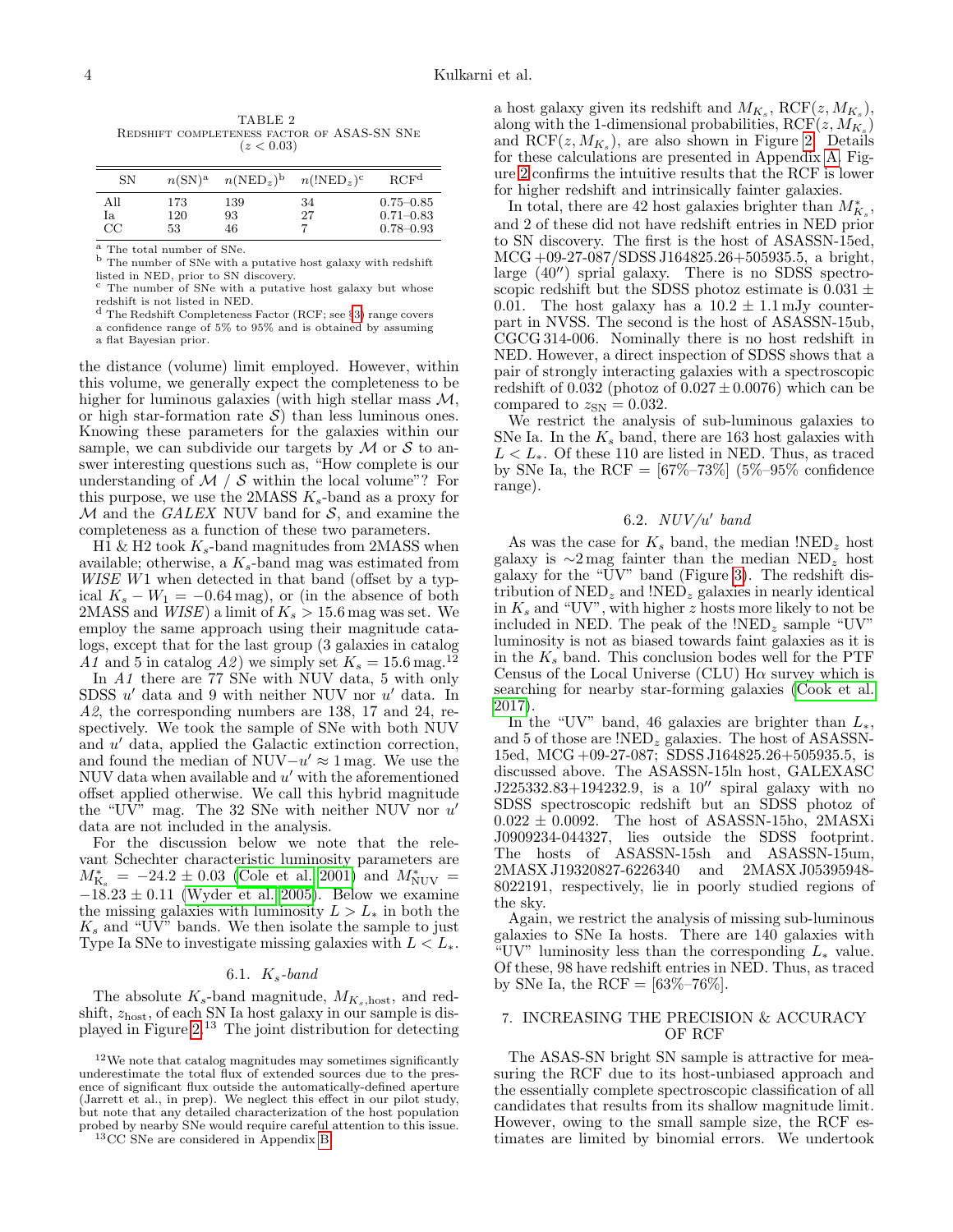

<span id="page-4-0"></span>FIG. 2.— Absolute K<sub>s</sub>-band magnitude,  $M_{K_s, \text{host}}$ , vs. redshift,  $z_{\text{host}}$ , for the host galaxies of SNe Ia in A1 and A2. Galaxies with redshift entries in NED are shown as red pluses, while those lacking redshifts (!NEDz) are shown as teal circles. The horizontal dashed line shows  $M_{K_s}^*$ . The shaded background shows the probability of a host galaxy having a cataloged redshift given its redshift and  $M_{K_s}$  $(\mathrm{RCF}(z, M_{K_s})$ ; see [A](#page-6-21)ppendix A for details). The top and right plots show the probability of a host galaxy having a cataloged redshift given only its redshift, RCF(z), or  $M_{K_s}$ , RCF( $M_{K_s}$ ), respectively. In these two plots the solid lines show the median value of the RCF, while the shaded area corresponds to the 90% bound on the RCF.

a similar analysis for a larger sample: SNe candidates reported at the Transient Name Server  $(TNS)^{14}$  portal, during the period between January 2016 and June 2017. The sample spans a larger peak magnitude range relative to ASAS-SN, extending as faint as 20 mag. Nonetheless, it appears that follow up was obtained for most of the reported candidate SNe. The resulting sample size is 529 nearby  $(z \leq 0.05)$  SNe. We find that the RCF for this sample is similar to that derived for the ASAS-SN sample (Cassese & Kulkarni, in prep).

The field of optical time-domain astronomy is in a boom period, and much larger samples of nearby SNe can be expected given the Asteroid Terrestrial-impact Last Alert (ATLAS; [Tonry 2011\)](#page-6-23), PanSTARRS-1 [\(Wain](#page-6-24)[scoat et al. 2016\)](#page-6-24), the Zwicky Transient Facility (ZTF; [Dekany et al. 2016;](#page-6-25) [Bellm & Kulkarni 2017\)](#page-6-26), and upgraded ASAS-SN surveys. The limiting V-band magnitudes for these surveys range from 17 to 21 mag. Below,

 $14$ <https://wis-tns.weizmann.ac.il/>

we consider the gains resulting from large SN samples.

To make this discussion concrete we consider a specific example, the "Celestial Cinematography" survey of ZTF [\(Bellm & Kulkarni 2017\)](#page-6-26). This survey aims to systematically cover a large fraction of the night sky  $(\gtrsim 12,000 \deg^2)$  every three nights, in the g and R bands. The median 5- $\sigma$  detection limit, for a fixed 30 s exposure time, is 20.5 mag. The annual volumetric rate of  $z \approx 0$ Type Ia and  $\overrightarrow{CC}$  SNe is  $\mathcal{R}_{Ia} \approx 3 \times 10^4 \,\text{Gpc}^{-3} \,\text{yr}^{-1}$  and  $\mathcal{R}_{\text{CC}} \approx 7 \times 10^4 \,\text{Gpc}^{-3} \,\text{yr}^{-1}$ , respectively [\(Li et al. 2011\)](#page-6-27). Based on a simulator built for ZTF, the expected annual yield for the above survey is [230, 460, 892, 1750] for peak magnitude of [17.5, 18, 18.5, 19] mag, respectively (U. Feindt, pers. comm.).

Going forward we will assume a "Bright Transient Survey" (BTS) whose goal is to classify all extragalactic transients whose peak magnitude is brighter than 18.5 mag. A one year survey would result in a sample of nearly one thousand SNe Ia. With this sample,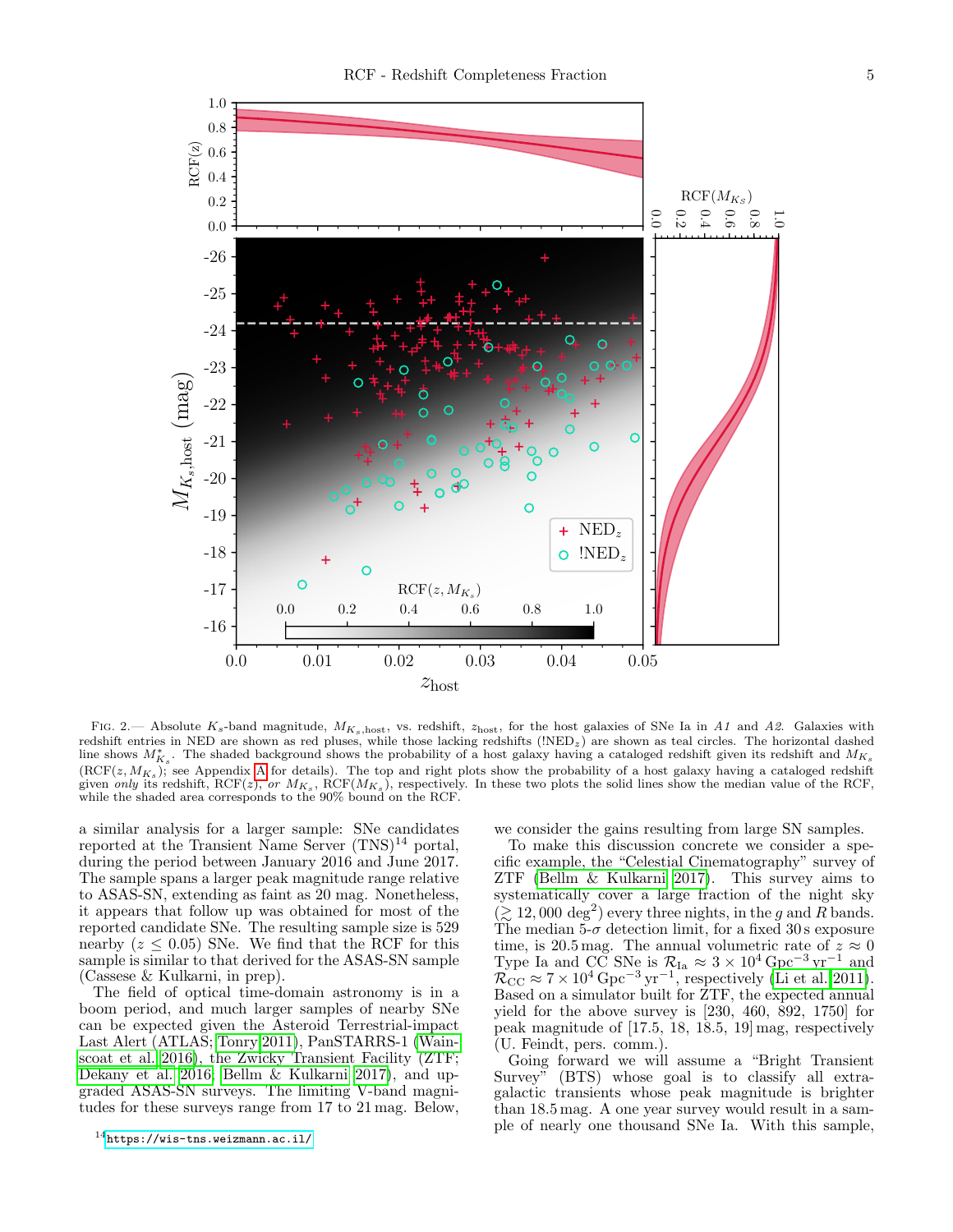

<span id="page-5-0"></span>Fig. 3.— Absolute "UV"-band magnitude,  $M_{UV,\text{host}}$ , vs. redshift,  $z_{\text{host}}$ , for the host galaxies of SNe Ia in A1 and A2. Galaxies with redshift entries in NED are shown as magenta pluses, while those lacking redshifts  $\langle \text{NED}_z \rangle$  are shown as blue circles. The horizontal dashed line shows  $M_{UV}^*$ . The shaded background shows the probability of a host galaxy having a cataloged redshift given its redshift and  $M_{UV}$  (RCF(z,  $M_{UV}$ ); see [A](#page-6-21)ppendix A for details). The top and right plots show the probability of a host galaxy having a cataloged redshift given only its redshift, RCF( $z$ ), or  $M_{UV}$ , RCF( $M_{UV}$ ), respectively. In these two plots the solid lines show the median value of the RCF, while the shaded area corresponds to the 90% bound on the RCF.

a regional RCF can be evaluated (e.g., high and intermediate Galactic latitude regions). Next, the large and unbiased sample would allow for a number of other applications, including self-consistent checks of the dependence of the SN Ia rate on host type, which is frequently formulated as  $\mathcal{P} \propto a\mathcal{M} + b\mathcal{S}$  [\(Scannapieco & Bildsten](#page-6-13)  $2005$ ; here,  $a$  and  $b$  are constants. Deviations will give us insight into a better formulation of the relationship between  $P$  and  $M$  and  $S$ .

Such a large survey would, in its own right be interesting. For example, determining volumetric SN rates from untargeted, wide-field surveys requires the identification of all galaxies within a specified distance. The BTS measurement of the RCF will provide the correction factors needed to account for missing galaxies when calculating the volumetric rates. For example, the relative rate of SN 2002cx-like (SNe Iax) to normal SNe Ia is wildly uncertain ( $\approx 5-30\%$ ; e.g., [Li et al. 2011;](#page-6-27) [Foley et al. 2013;](#page-6-28) [Miller et al. 2017\)](#page-6-29), and the large sample from the BTS

will substantially improve these estimates. Furthermore, such a large, low-redshift sample would be very valuable for Ia SN cosmography (e.g., [Goliath et al. 2001;](#page-6-30) [Scolnic](#page-6-31) [et al. 2017\)](#page-6-31).

Next we address CC SNe. As noted in §[3](#page-1-0) CC SNe exhibit a wide range in peak magnitude:  $M_r$  ranging from  $-12$  to about  $-18$  mag [\(Taylor et al. 2014\)](#page-6-15). The BTS is well suited to determining the demographics of CC SNe. A survey complete to a flux-limit  $V \approx 18 \,\text{mag}$  will detect SNe peaking at  $M_V = -12, -15, \text{ and } -18 \text{ mag}$ to a radius of  $\sim$ 10, 40, and 160 Mpc, respectively. The total number of CC SN detections will sharply depend on the luminosity function. For instance, [Taylor et al.](#page-6-15) [\(2014\)](#page-6-15) suggest that the fraction of CC SNe fainter than −15 mag at peak is at least 24% but can be as high as 50%. In any case, BTS will allow us to measure the luminosity function of CC events which is essential to determine the volumetric rate of CC SNe. In turn, the latter is a key element in our understanding of stars and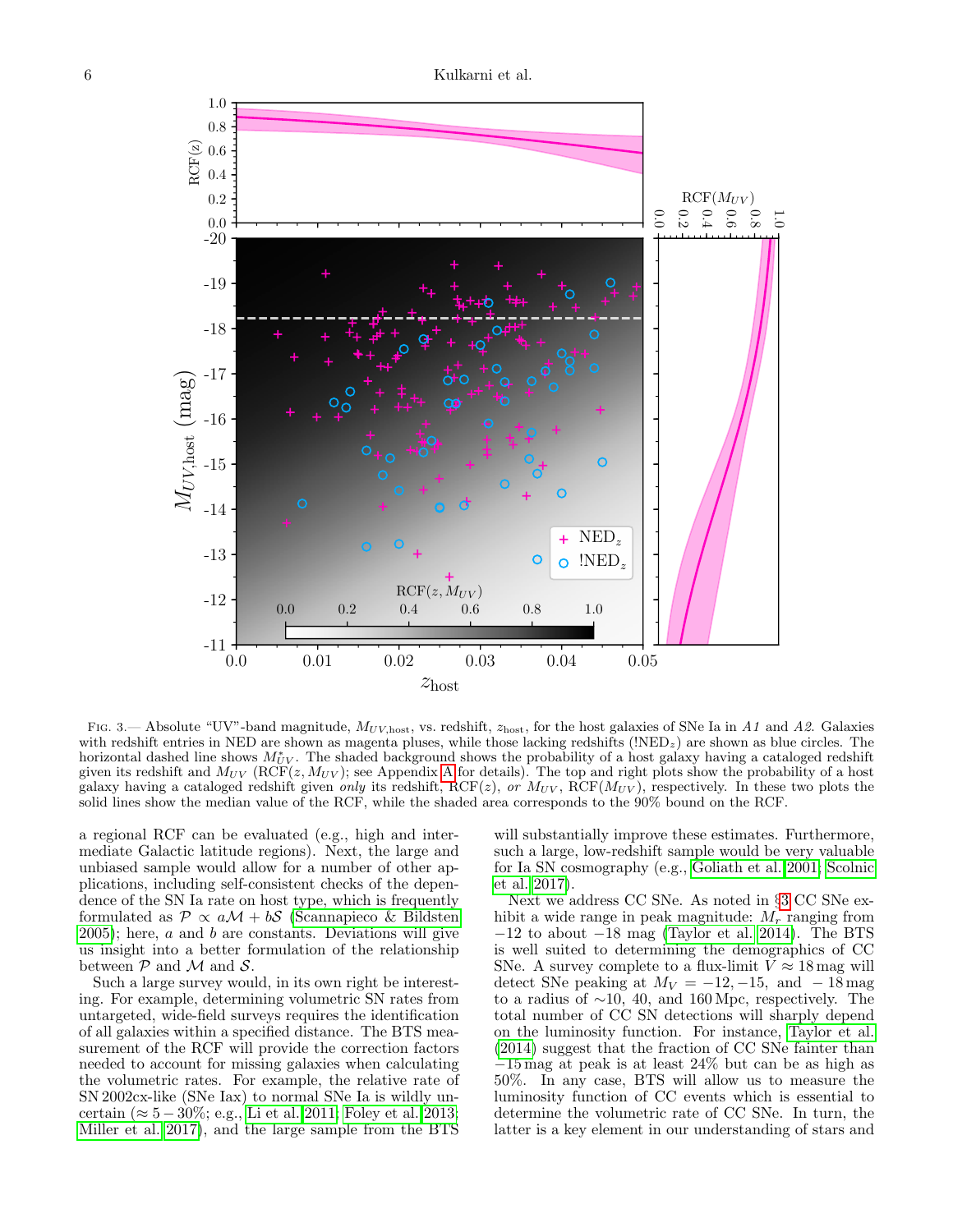the interstellar medium [\(Horiuchi et al. 2011\)](#page-6-32). Finally, while CC SNe certainly track  $S$ , it may be the case that "lesser" parameters, such as metallicity, change the mix of CC SNe subtypes [\(Arcavi et al. 2010;](#page-6-33) [Galbany et al.](#page-6-34) [2016;](#page-6-34) [Graur et al. 2017\)](#page-6-35). Again large-sample SN surveys may well have sufficient diagnostic power to ferret out such connections.

It is increasingly evident that the primary limitation to SN surveys is limited by our ability to spectrally classify the SN candidates. This load can be made bearable by the use of two spectrographs: an ultra-low resolution spectrometer tuned to classification and a standard low-resolution spectrometer to get the redshift and gross spectrum of the host galaxies. For the latter we note that within a few years not merely highly- but supremelymultiplexed spectrographs (e.g.  $\overline{DESI^{15}}$ ,  $\overline{PFS^{16}}$  and the

- <span id="page-6-1"></span>Abbott, B. P., Abbott, R., Abbott, T. D., et al. 2017a, Phys. Rev. Lett., 119, 161101
- <span id="page-6-2"></span>Abbott, B. P., Abbott, R., Abbott, T. D., et al. 2017b, ApJ, 848, L12
- <span id="page-6-33"></span>Arcavi, I., Gal-Yam, A., Kasliwal, M. M., et al. 2010, ApJ, 721, 777 Bellm, E., & Kulkarni, S. 2017, Nature Astronomy, 1, 0071
- <span id="page-6-26"></span>
- <span id="page-6-22"></span><span id="page-6-19"></span>
- <span id="page-6-7"></span>Blanton, M. R., & Moustakas, J. 2009, ARA&A, 47, 159 Cole, S., Norberg, P., Baugh, C. M., et al. 2001, MNRAS, 326, 255 Cook, D. O., Kasliwal, M. M., Van Sistine, A., et al. 2017, ArXiv e-prints, [arXiv:1710.05016](http://arxiv.org/abs/1710.05016)
- <span id="page-6-25"></span>Dekany, R., Smith, R. M., Belicki, J., et al. 2016, in Proc. SPIE,
- Vol. 9908, Ground-based and Airborne Instrumentation for
- Astronomy VI, 99085M Droettboom, M., Caswell, T. A., Hunter, J., et al. 2018, Matplotlib/Matplotlib V2.2.2, Zenodo, doi:10.5281/zenodo.1202077
- <span id="page-6-28"></span>Foley, R. J., Challis, P. J., Chornock, R., et al. 2013, ApJ, 767, 57 Foreman-Mackey, D. 2016, The Journal of Open Source Software,
- 
- <span id="page-6-36"></span>24, doi:10.21105/joss.00024 Foreman-Mackey, D., Hogg, D. W., Lang, D., & Goodman, J. 2013, PASP, 125, 306
- <span id="page-6-34"></span>Galbany, L., Stanishev, V., Mourão, A. M., et al. 2016, A&A, 591, A48
- <span id="page-6-5"></span>Gehrels, N., Cannizzo, J. K., Kanner, J., et al. 2016, ApJ, 820, 136
- <span id="page-6-30"></span>Goliath, M., Amanullah, R., Astier, P., Goobar, A., & Pain, R. 2001, A&A, 380, 6
- <span id="page-6-17"></span>
- <span id="page-6-35"></span>Graur, O., Bianco, F. B., Modjaz, M., et al. 2017, ApJ, 837, 121<br>Holoien, T. W.-S., Stanek, K. Z., Kochanek, C. S., et al. 2017a,<br>MNRAS, 464, 2672<br>Holoien, T. W.-S., Brown, J. S., Stanek, K. Z., et al. 2017b,<br>MNRAS, 467, 1
- <span id="page-6-32"></span><span id="page-6-6"></span>Horiuchi, S., Beacom, J. F., Kochanek, C. S., et al. 2011, ApJ,
- 738, 154
- <span id="page-6-11"></span>Hunter, J. D. 2007, Computing In Science & Engineering, 9, 90 Jha, S., Riess, A. G., & Kirshner, R. P. 2007, ApJ, 659, 122

planned AS4 project) will be commissioned. These facilities, at very little cost (small fractional allocation of fibers), can measure the redshifts of host galaxies of SNe on an industrial scale. The same highly-multiplexed spectrographs will likely be pressed into surveys more ambitious than SDSS or 6dF, leading to more complete catalogs of galaxies in the nearby Universe.

We thank A. Goobar, U. Feindt, C. Pankow, M. Kasliwal, P. Nugent, E. O. Ofek, E. S. Phinney, K. Taggart and H. Vedantham for inputs and helpful discussions.

AAM is funded by the Large Synoptic Survey Telescope Corporation in support of the Data Science Fellowship Program.

REFERENCES

- Jones, E., Oliphant, T., Peterson, P., et al. 2001–, SciPy: Open source scientific tools for Python, , , [Online; accessed *itoday<sub>i</sub>*] Karachentsev, I. D., Makarov, D. I., & Kaisina, E. I. 2013, AJ,
- <span id="page-6-8"></span><span id="page-6-3"></span>145, 101 Kasliwal, M. M., Cenko, S. B., Singer, L. P., et al. 2016, ApJ, 824, L24
- <span id="page-6-27"></span><span id="page-6-18"></span>Li, W., Leaman, J., Chornock, R., et al. 2011, MNRAS, 412, 1441 Li, W. D., Filippenko, A. V., Treffers, R. R., et al. 2000, in American Institute of Physics Conference Series, Vol. 522,
- American Institute of Physics Conference Series, ed. S. S. Holt & W. W. Zhang, 103–106
- <span id="page-6-0"></span>McCray, R. 1993, ARA&A, 31, 175
- McKinney, W. 2010, in Proceedings of the 9th Python in Science
- <span id="page-6-29"></span>Conference, ed. S. van der Walt & J. Millman, 51 – 56 Miller, A. A., Kasliwal, M. M., Cao, Y., et al. 2017, ApJ, 848, 59 Paturel, G., Petit, C., Prugniel, P., et al. 2003, A&A, 412, 45
- <span id="page-6-31"></span><span id="page-6-13"></span><span id="page-6-10"></span>
- Scannapieco, E., & Bildsten, L. 2005, ApJ, 629, L85 Scolnic, D. M., Jones, D. O., Rest, A., et al. 2017, ArXiv e-prints, [arXiv:1710.00845](http://arxiv.org/abs/1710.00845)
- <span id="page-6-4"></span>Smartt, S. J., Chambers, K. C., Smith, K. W., et al. 2016, MNRAS, 462, 4094
- <span id="page-6-14"></span>Sullivan, M., Le Borgne, D., Pritchet, C. J., et al. 2006, ApJ, 648,
- <span id="page-6-16"></span>868 Sullivan, M., Conley, A., Howell, D. A., et al. 2010, MNRAS, 406, 782
- <span id="page-6-15"></span>Taylor, M., Cinabro, D., Dilday, B., et al. 2014, ApJ, 792, 135
- 
- <span id="page-6-24"></span><span id="page-6-23"></span><span id="page-6-9"></span>Tonry, J. L. 2011, PASP, 123, 58 Tully, R. B., Rizzi, L., Shaya, E. J., et al. 2009, AJ, 138, 323 Wainscoat, R., Chambers, K., Lilly, E., et al. 2016, in IAU Symposium, Vol. 318, Asteroids: New Observations, New Models, ed. S. R. Chesley, A. Morbidelli, R. Jedicke, & D. Farnocchia, 293–298
- <span id="page-6-20"></span>Wyder, T. K., Treyer, M. A., Milliard, B., et al. 2005, ApJ, 619,  $\rm \tilde{L}15$
- <span id="page-6-12"></span>Yasuda, N., & Fukugita, M. 2010, AJ, 139, 39

# APPENDIX

#### A. CONDITIONAL PROBABILITY OF THE RCF

<span id="page-6-21"></span>We aim to characterize the RCF as a function of redshift, z, and host galaxy luminosity, where we use either  $M_{K_s, \text{host}}$ or  $M_{UV\text{host}}$  as a proxy. To do so, we model the data X with the Bernoulli distribution

$$
X \sim \text{Bern}(p),\tag{A1}
$$

where p is parameterized with a logistic function with dependence on both redshift  $z$  and host galaxy luminosity:

$$
p(z, M, \theta) = \frac{1}{1 + \exp(az + bM - c)},
$$
\n(A2)

with host-galaxy absolute magnitude M, and  $\theta$  representing the model parameters: a, b, and c, which need to be determined. The precise analytic dependence of p on z and M may not be logistic, however, the purpose of this exercise is to provide a general sense for how the RCF relies on  $z$  and  $M$ . The logistic function is ideal for this general purpose.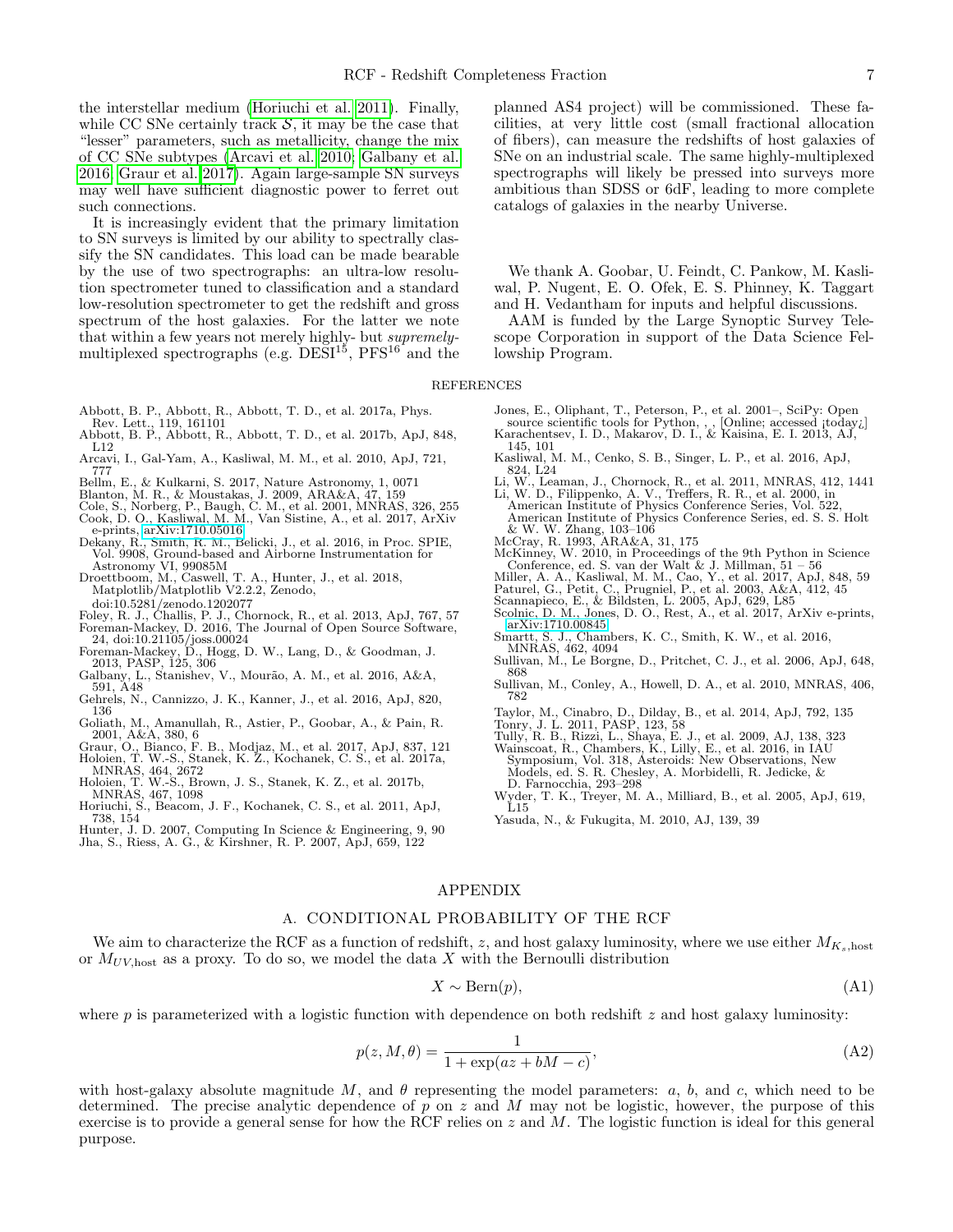8 Kulkarni et al.

From here it follows that the probability of a host galaxy having a previously cataloged redshift is:

<span id="page-7-2"></span><span id="page-7-1"></span>
$$
Pr(q) = \begin{cases} p(z, M, \theta), & \text{if } q = \text{NED}_z \\ 1 - p(z, M, \theta), & \text{if } q = !\text{NED}_z \end{cases}
$$
(A3)

and the likelihood of the observations given the data and model parameters is:

$$
Pr(q_k | z_k, M_K, \theta) = \prod_{k=1}^K p(z_k, M_k, \theta)^{q_k} (1 - p(z_k, M_k, \theta))^{1 - q_k},
$$
\n(A4)

where k represents the individual observations and  $q_k = 1$  for  $NED_z$  galaxies and  $q_k = 0$  for  $NED_z$  galaxies.

From Bayes' theorem, we can multiply the likelihood by a prior,  $Pr(\theta)$ , and use Markov Chain Monte Carlo (MCMC) techniques to sample from the posterior  $Pr(\theta | q_k, z_k, M_K)$  in order to constrain the model parameters  $\theta$ . We use the emcee package [\(Foreman-Mackey et al. 2013\)](#page-6-36) to implement our MCMC sampling of the posterior. For  $a$  and  $b$  we adopt flat priors bounded between 0 and  $10^6$ . For c we adopt a flat prior between  $-100$  and 100. Following the MCMC sampling, we find that there is a strong covariance between b and c, while a is relatively independent of b and c. The shading in Figures [2](#page-4-0) and [3](#page-5-0) shows  $p(z, M, \theta)$  for the maximum a posteriori sample from the MCMC sampling.

We additionally wish to constrain the behavior of the RCF as a function of either the host redshift, z, or host galaxy luminosity. We do this separately from the analysis above, while using the same MCMC procedure with  $p$  in Equations [A3](#page-7-1) and [A4](#page-7-2) replaced by

<span id="page-7-3"></span>
$$
p(z,\theta) = \frac{1}{1 + \exp(az - c)},\tag{A5}
$$

for redshift, and

$$
p(M, \theta) = \frac{1}{1 + \exp(bM - c)},
$$
\n(A6)

for host galaxy luminosity (where, again, we use absolute magnitude  $M$  as a proxy). The results of this procedure are shown in the side panels of Figures [2](#page-4-0) and [3.](#page-5-0) In these panels the solid lines show the median value of  $p(z)$ , RCF(z) in the Figures, and  $p(M)$ , RCF(M) in the Figures, from all the posterior samples, while the shaded region shows the 90% credible regions for  $p(z)$  and  $p(M)$  from the posterior samples. We close by noting that the current dataset provides weak constraints on a in Equation [A5,](#page-7-3) but these constraints will be greatly improved by the BTS which will include a significantly larger sample and extend to higher redshifts.

# B. RCF AS TRACED BY CC SNE

<span id="page-7-0"></span>The CC SNe samples in A1 and A2 are insufficient to meaningfully constrain the RCF as a function of redshift or host galaxy absolute magnitude. Furthermore, CC SNe only trace star formation, meaning they do not probe passive galaxies, so we have excluded them from the analysis in the main text. Nevertheless, for completeness, we show the host galaxies for CC SNe in Figure [4.](#page-8-0)